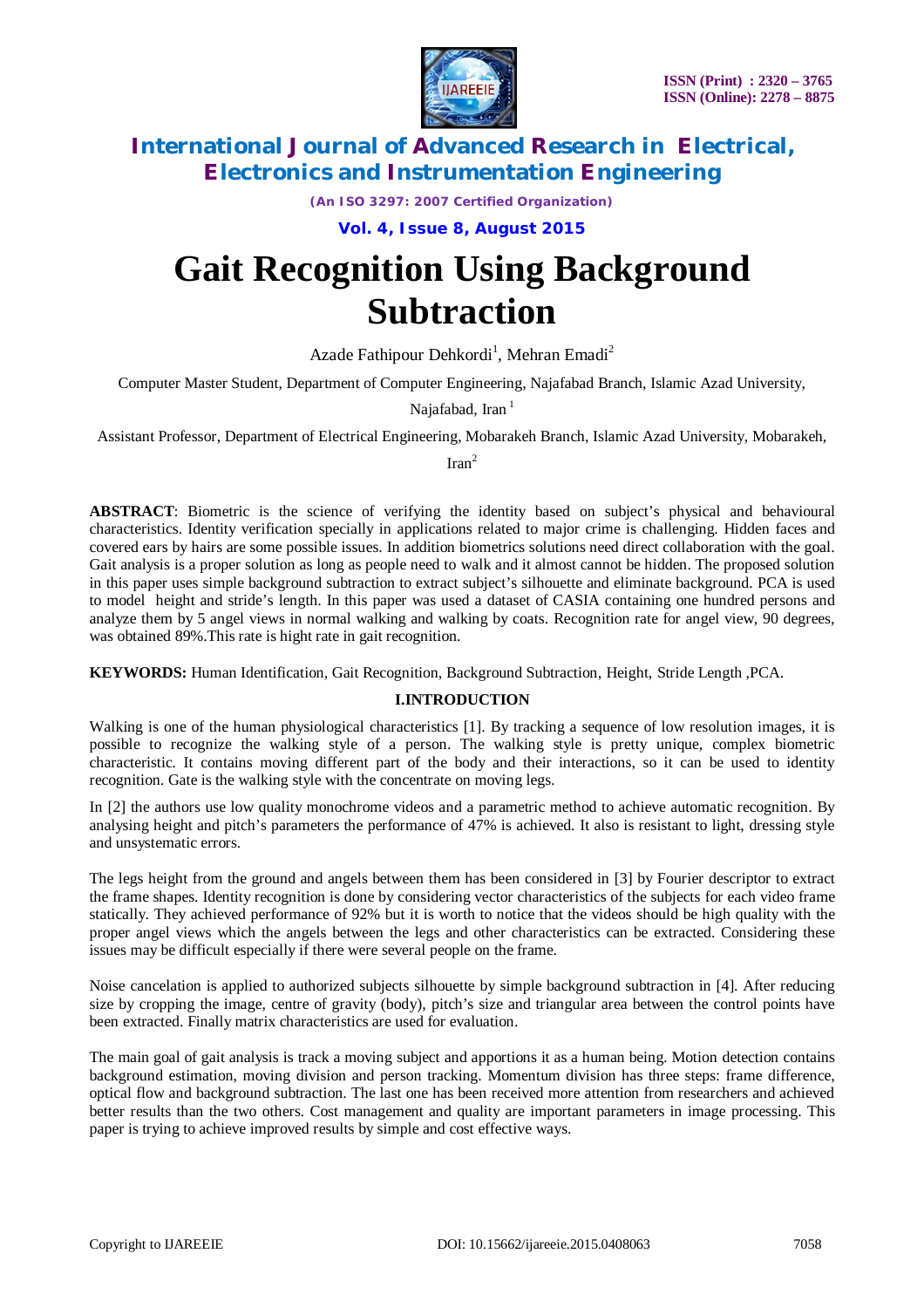

*(An ISO 3297: 2007 Certified Organization)*

## **Vol. 4, Issue 8, August 2015**

# **II. METHOD**

In this paper simple background subtraction and HSV techniques are used to eliminate image backgrounds and shadow respectively. After that Proper characteristics have been extracted.

### **II. I. Simple background subtraction**

This method uses the absolute subtraction value between current image  $I_t(x, y)$  and background reference B  $(x, y)$  to recognize movement mask  $D(x, y)$ . Generally, background reference is the first frame of the video without objects on the background.

$$
D(x,y) = \begin{cases} 1, & \text{if } |I_t(x,y) - B(x,y)| \geq \tau \\ 0, & \text{otherwise} \end{cases}
$$
 (1)

τ is a threshold to make decisions, a pixel corresponding to background or foreground. If the absolute subtraction value is less than  $\tau$  it is a background pixel, otherwise it is a foreground one [5]. This method is sensitive to modifications but it is effective for stable backgrounds. In addition it is a simple method with simple equations.

### **II. II. Shadow elimination**

Although background subtraction is a very common and popular method, it falls to remove shadows. Shadows must be eliminated by background subtraction. In this work, according to the experimental results in [6], shadow removal is achieved by HSV. Herodotou and his colleagues proved that HSV color environment has a strong correlation with human comprehension of colors [7]. The author in [8] proved HSV color space is more effective in order to remove shadows with experimental results.

Sonia Das in [6], after trying three different data bases and by using HSV, RGB and YCbCr methods, concluded that HSV method is more efficient compared to the two others.

## **II.III. Walking cycle**

In order to extract required characteristics, walking cycle must be calculated. In walking cycle when both feet are closely place on the ground, the height is at its maximum. During walking when the height is at its maximum the pitch is at minimum and vice versa. There are two distinct phases in walking cycle; swing phase and stance phase. Swing phase represents the state where one foot in on the ground and the other foot is right before being lifted from the ground. This state has the maximum height. On the other hand the state phase with minimum height represents the situation where both feet are on the ground placed at the farthest location from each other.

#### **II.IV. Calculation of person's height**

One of the characteristic derived in this work is the height of people which is one of the important features not affected by the camera's performance, distance or appearance of the subject. At first, the head and foot points should be determined to enable calculation of the height. The corner points will be determined after extraction of the person's shape. A local imaginary window is assumed in the image and the average of the changes resulted from moving this window in various directions with short travel paths at a time will be calculated. This procedure is done for each pixel and a value equal to the minimum of the changes resulted by these movements is defined. When the corner points are determined, the highest and lowest point of the shape will be determined which are named head and foot point respectively.

Direct Linear Transformation is used to calculate person height.  $(u_1, v_1)$  is the foot and  $(u_2, v_2)$  is the head point.

$$
c_{11}X_1 + c_{12}Y_1 + c_{13}Z_1 + c_{14} - (u_1c_{31}X_1 + u_1c_{32}Y_1 + u_1c_{32}Z_1) = u_1
$$
 (2)

$$
c_{21}X_1 + c_{22}Y_1 + c_{23}Z_1 + c_{24} - (v_1c_{31}X_1 + v_1c_{32}Y_1 + v_1c_{32}Z_1) = v_1
$$
\n(3)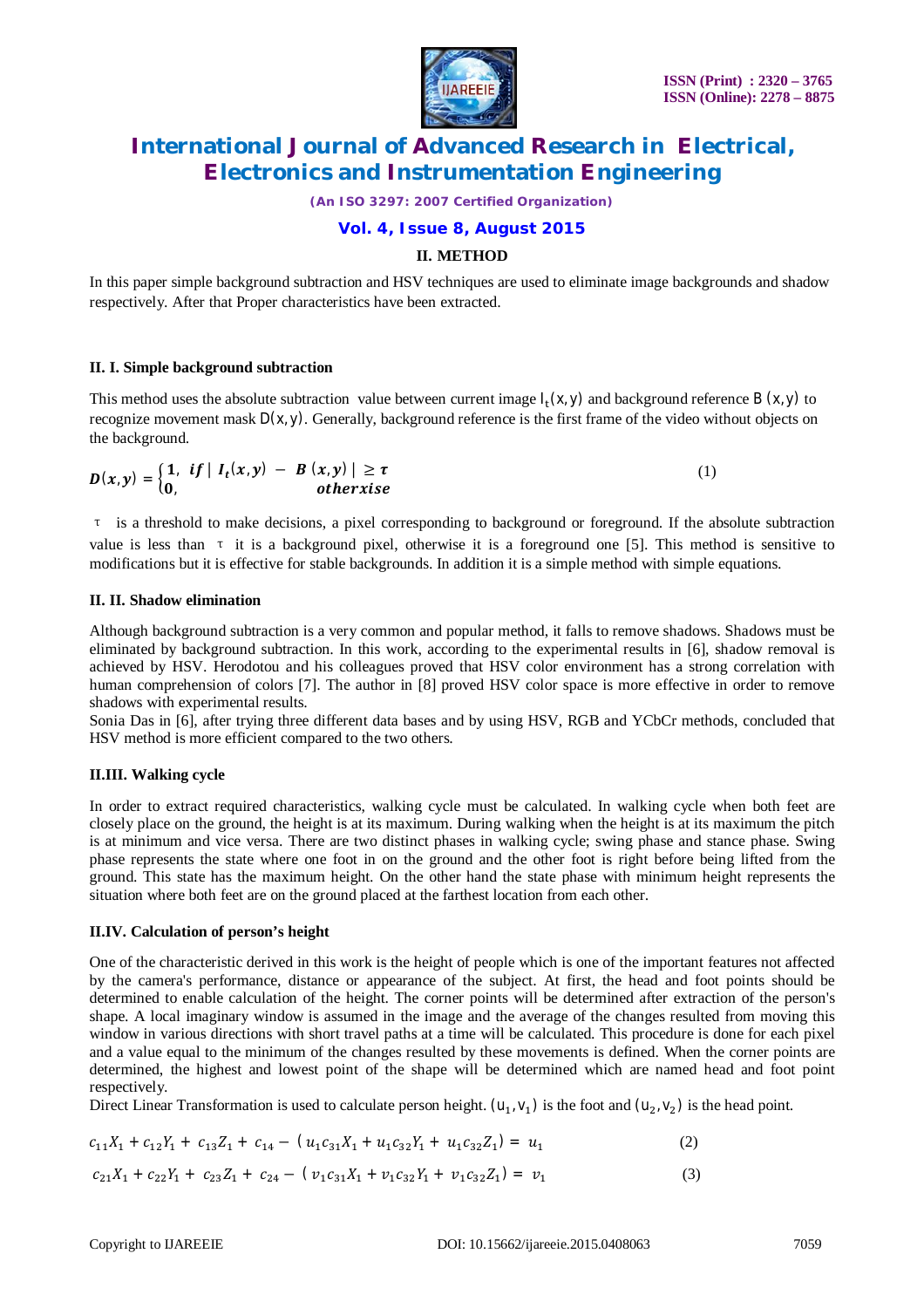

*(An ISO 3297: 2007 Certified Organization)*

**Vol. 4, Issue 8, August 2015**

| $c_{11}X_1 + c_{12}Y_1 + c_{13}Z_2 + c_{14} - (u_2c_{31}X_1 + u_2c_{32}Y_1 + u_2c_{33}Z_2) = u_2$ | (4) |
|---------------------------------------------------------------------------------------------------|-----|
| $c_{11}X_1 + c_{12}Y_1 + c_{13}Z_2 + c_{14} - (v_2c_{31}X_1 + v_2c_{32}Y_1 + v_2c_{33}Z_2) = v_2$ | (5) |

By computing these four equations,  $Z_2$  is achieved. With the assumptions that  $Z_1$  is equal to zero for foot points and  $(x,y)$  coordination of foot and head points are equivalent. The coordination of Z is different only for height. The subtractions of  $Z_1$ ,  $Z_2$  is equal to person height.

## **II.V. Calculation of person's stride length**

Among different characteristics of stride, its size is used in this research and calculated by boundary-box technique. Box's width is the border of step length and twice box width is stride's size. The changes in box's length and width in one period of walking, demonstrate the modifications in height and stride length, respectively.

# **II.VI. Feature reduction**

Feature reduction techniques are necessary for an effective and more efficient analysis. All features are used in feature extraction by linear or non-linear methods in order to reduce the number of features. This causes the fewer amounts of data to process. [9]

# **II. VII . PCA<sup>1</sup> method**

PCA is the best non-linear method to reduce dimensions in data modelling which has negligible missing information. It is a statistical procedure that uses an orthogonal transformation to convert a set of observations of possibly correlated variables into a set of values of linearly uncorrelated variables called principal components. The number of principal components is less than or equal to the number of original variables. This transformation is defined in such a way that the first principal component has the largest possible variance (that is, accounts for as much of the variability in the data as possible), and each succeeding component in turn has the highest variance possible under the constraint that it is orthogonal to the preceding components [10]. The resulting vectors are an uncorrelated orthogonal basis set. PCA analysing has been conducted by Pierson work [9].

Principal Component Analysis was used for feature extraction and for similitude estimation Euclidean distance was

Used. Like purpose method in[11].

# **III. EVALUATION**

Video images should be converted to video frames for background detection and elimination goals. Background elimination helps tracking the moving subject. The walking characteristics of the subject can be recognized by analysing received shapes. In this paper the CASIA dataset with 100 persons has been analysed in various angel views in normal walking and walking with coat. Train and test datasets contain 25 and 75 records.

## **IV. RESULT AND DISCUSSION**

Obtained results by recommended algorithms and the comparison with other works are demonstrated in figure 1. The bar chart is shown in figure 2. As figure 3 reveals, height has better recognition rate than pitch's size and is less insensitive to various parameters. The bar chart comparing height and pitch's size is available in figure 4.

 $\overline{a}$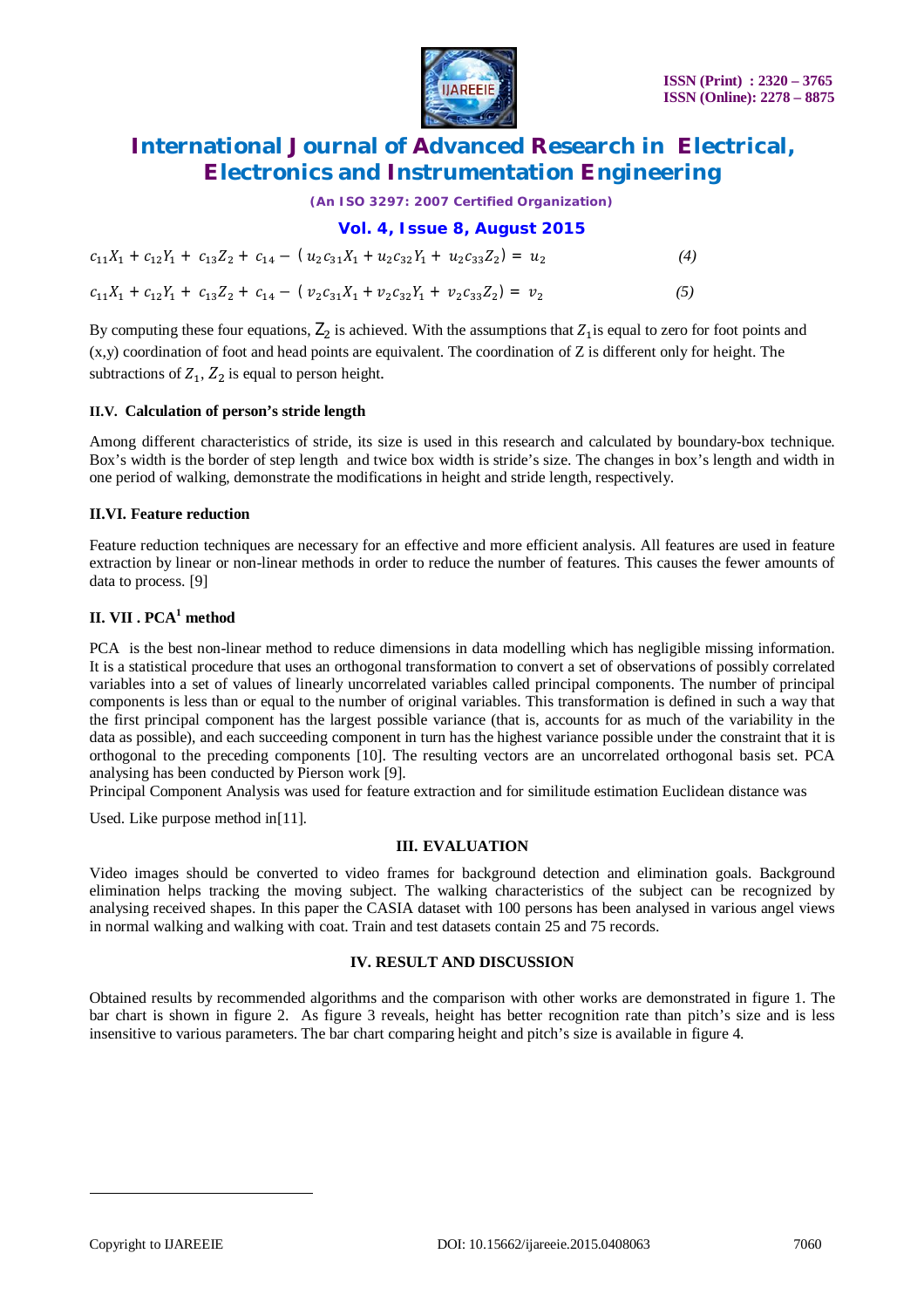

*(An ISO 3297: 2007 Certified Organization)*

**Vol. 4, Issue 8, August 2015**



Fig.1 the average recognition rate in recommended algorithm







Fig.3 recognition rate for height and pitch size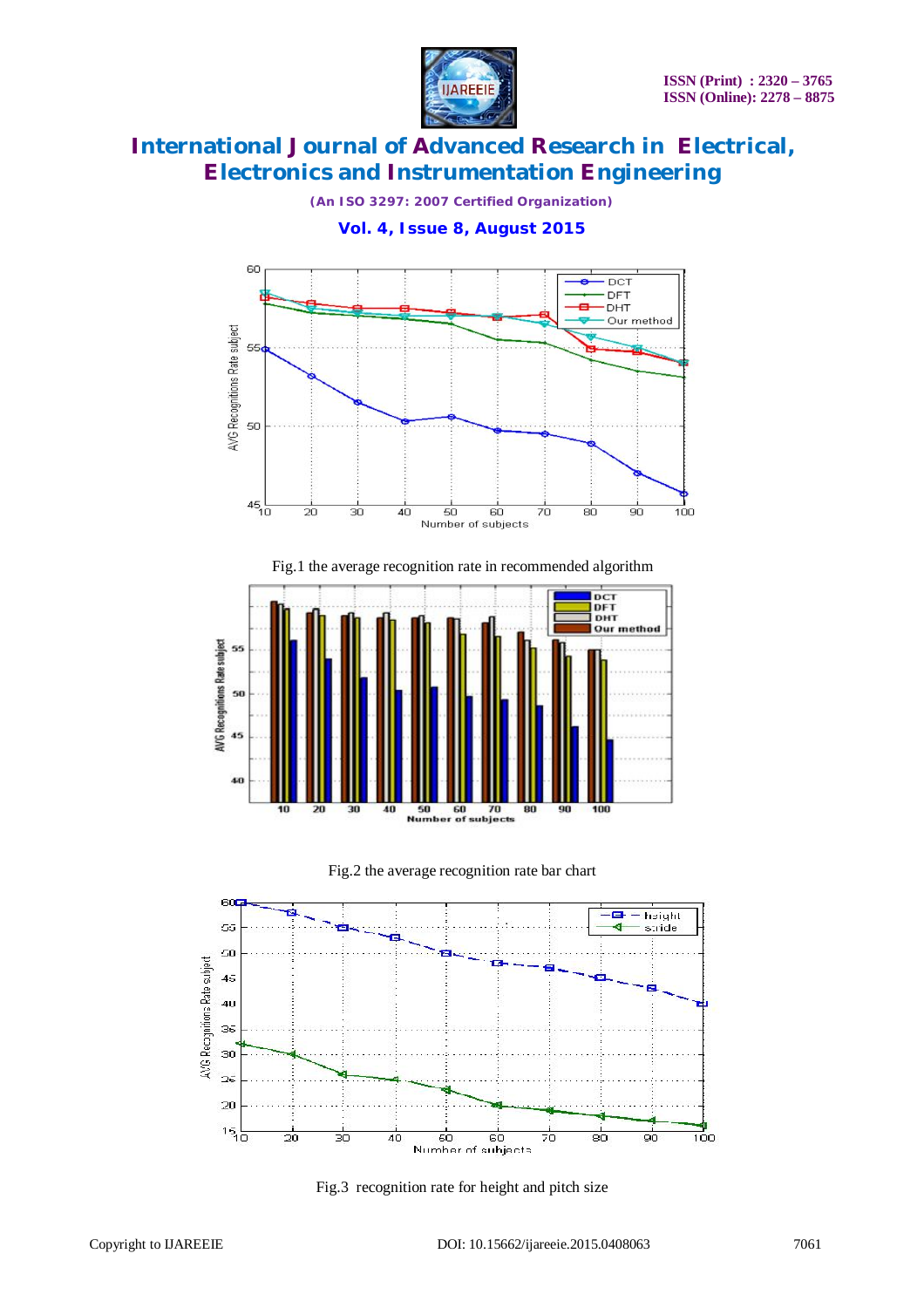

*(An ISO 3297: 2007 Certified Organization)*



Fig.4 height and stride's length recognition rate bar chart

In table (1) the comparison of recognition rates of different algorithms with various angle views is available. These results have been obtained by analysing normal walking frames. The performance of recommended algorithm is at maximum in 140 and 90 degrees. We assume that height is not affect by various angle views but this assumption is false in some situations. The effect of some angel views and some clothing types cause errors in pitch's size calculation and low performance consequently. Considering other pitch's characteristics may improve the performance. Table (2) contains recognition rates of various algorithms by considering walking style in different angel views. The

subjects wearing coats are considered here. Results for recommended algorithm are not favourable and other methods should be applied.

Table (1): performance comparison of different algorithms in normal walking

| Angle view (degree)   | 160  | 140  | 90   | 70   | 50   |
|-----------------------|------|------|------|------|------|
|                       | 0.40 | 0.62 | 0.47 | 0.29 | 0.20 |
| $\mathrm{DFT}^3$      | 0.48 | 0.89 | 0.72 | 0.43 | 0.30 |
| $\mathrm{DHT}^4$      | 0.50 | 0.70 | 0.60 | 0.50 | 0.70 |
| recommended algorithm | 0.62 | 0.89 | 0.89 | 0.6  | 0.30 |

Table (2): recognition rates of different algorithm for wearing coats subjects

| Angle view (degree)   | 160  | 140  | 90   | 70   | 50   |
|-----------------------|------|------|------|------|------|
| DCT                   | 0.06 | 0.13 | 0.03 | 0.06 | 0.12 |
| DFT                   | 0.02 | 0.11 | 0.07 | 0.08 | 0.14 |
| <b>DHT</b>            | 0.04 | 0.18 | 0.05 | 0.09 | 0.14 |
| recommended algorithm | 0.32 | 0.87 | 0.53 | 0.26 | 0.25 |

 $\overline{a}$